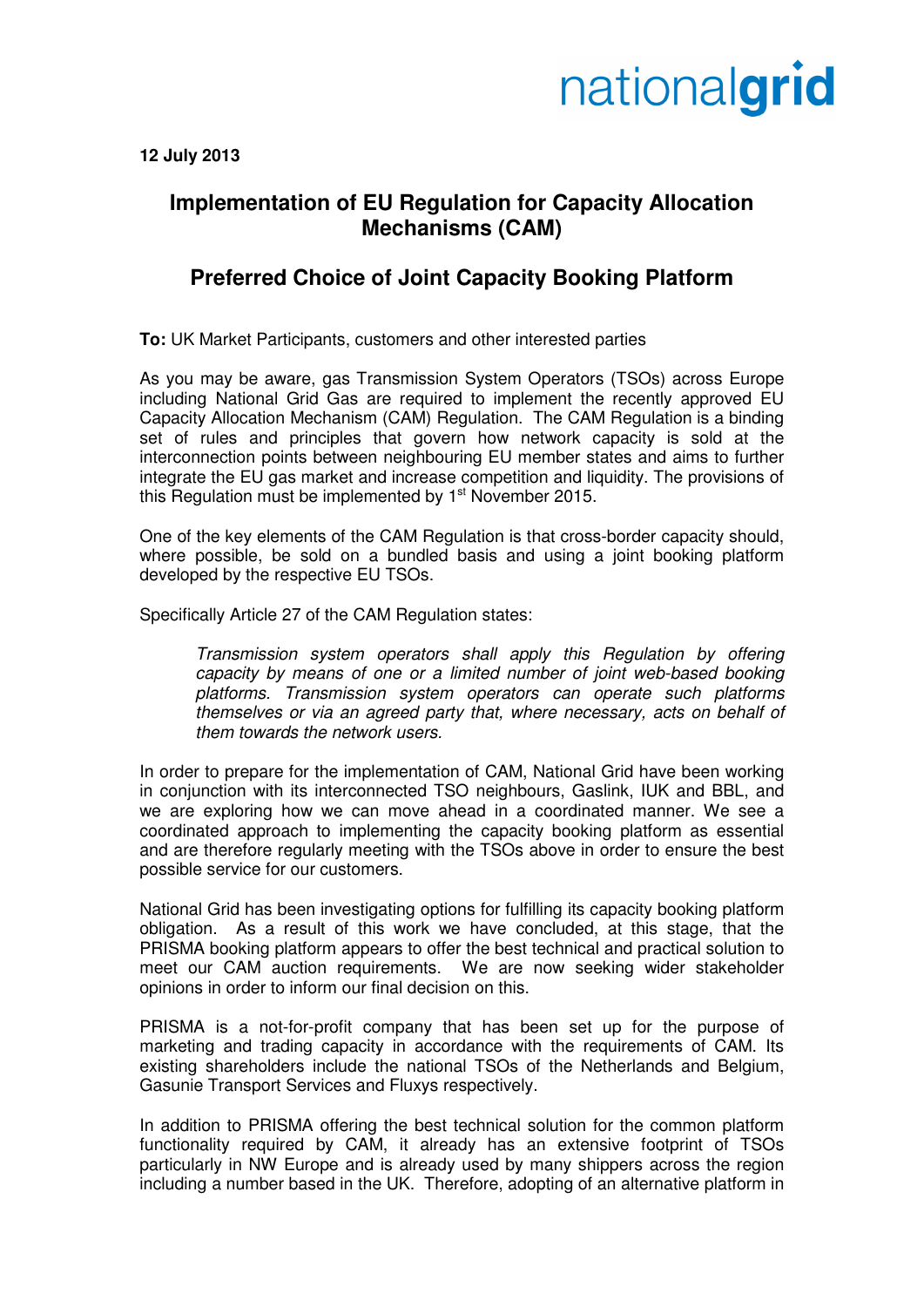## nationalgrid

the UK would create the requirement for multiple interfaces and communications between platforms. There is also a risk that this would result in a disjointed service to shippers.

#### **The Process Going Forward**

Whilst National Grid has identified PRISMA as our preferred choice of booking platform, we are very interested in the views of its stakeholders and in particular the views of the potential (and current) users of the booking platform. We would therefore like to invite all stakeholders to share their views regarding the adoption of PRISMA as the GB interconnection point capacity booking platform.

In order to better inform stakeholders of the services that PRISMA will offer we have invited PRISMA to give a presentation and answer questions at the Ofgem / DECC EU stakeholder meeting on  $6<sup>th</sup>$  September. We would also expect to give more details about the process that we intend to follow in order to integrate with PRISMA at this meeting.

Please send all comments and any requests for more information to europeanpolicy@nationalgrid.com **by 20th September 2013**. All responses will be published on the National Grid website unless marked as confidential.

In parallel with this period of industry discussion, we will continue to develop our relationship with PRISMA and undertake further technical analysis. Assuming that there are no unforeseen issues arising either from the technical analysis or this stakeholder opinion process we would anticipate becoming a shareholder in Q1 2014. This will provide sufficient time to enable National Grid to integrate its systems with PRISMA and undertake any necessary changes to the UNC allowing the first capacity auctions to take place in 2015 as required by CAM.

Yours sincerely

**Chris Logue EU Policy Manager, Transmission Network Service**